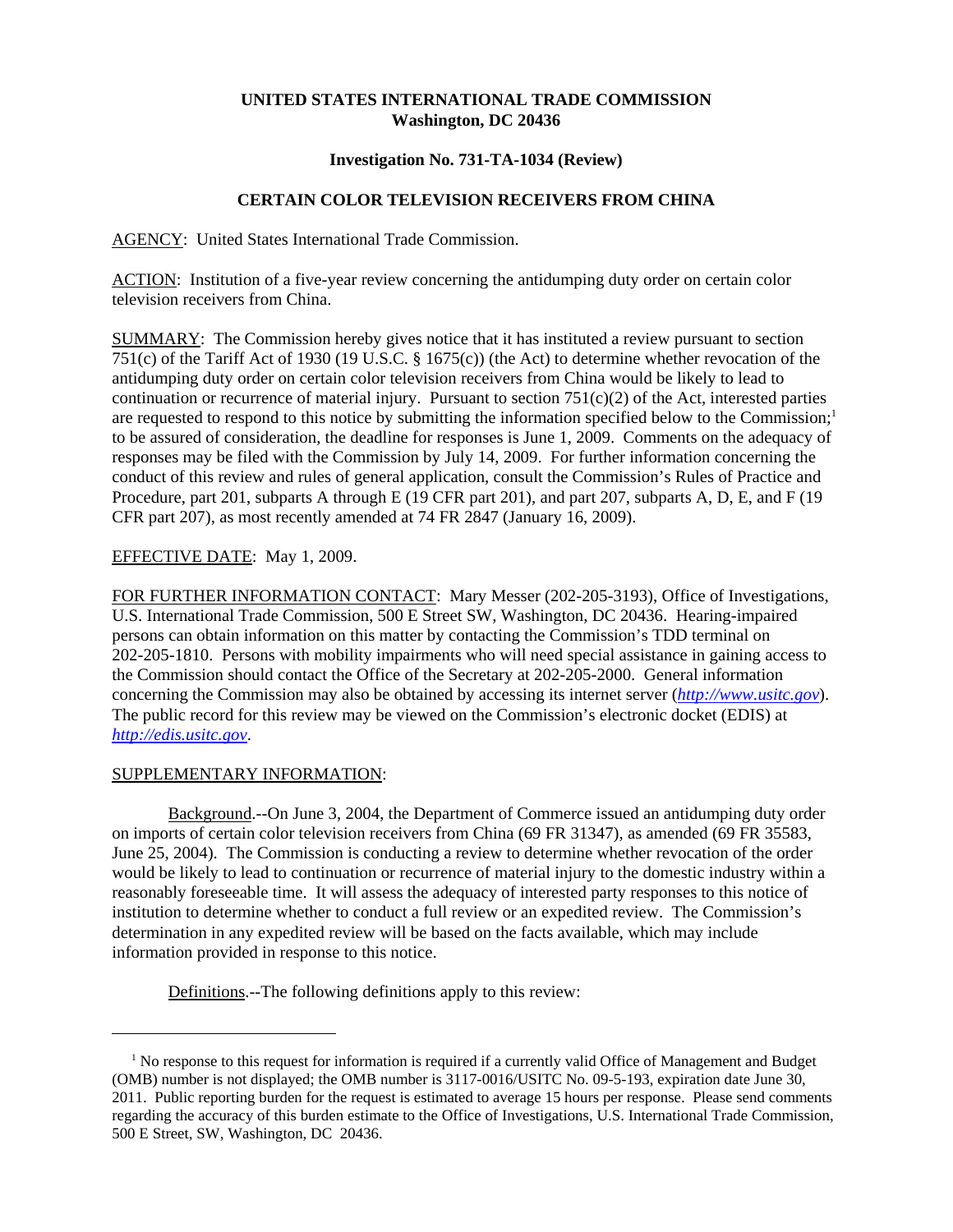- (1) *Subject Merchandise* is the class or kind of merchandise that is within the scope of the five-year review, as defined by the Department of Commerce.
- (2) The *Subject Country* in this review is China.
- (3) The *Domestic Like Product* is the domestically produced product or products which are like, or in the absence of like, most similar in characteristics and uses with, the *Subject Merchandise*. In its original determination, the Commission defined a single *Domestic Like Product* encompassing domestically produced color television receivers of the type described in Commerce's scope definition.
- (4) The *Domestic Industry* is the U.S. producers as a whole of the *Domestic Like Product*, or those producers whose collective output of the *Domestic Like Product* constitutes a major proportion of the total domestic production of the product. In its original determination, the Commission defined a single *Domestic Industry* as all U.S. producers of color television receivers.
- (5) The *Order Date* is the date that the antidumping duty order under review became effective. In this review, the *Order Date* is June 3, 2004.
- (6) An *Importer* is any person or firm engaged, either directly or through a parent company or subsidiary, in importing the *Subject Merchandise* into the United States from a foreign manufacturer or through its selling agent.

Participation in the review and public service list.--Persons, including industrial users of the *Subject Merchandise* and, if the merchandise is sold at the retail level, representative consumer organizations, wishing to participate in the review as parties must file an entry of appearance with the Secretary to the Commission, as provided in section 201.11(b)(4) of the Commission's rules, no later than 21 days after publication of this notice in the *Federal Register*. The Secretary will maintain a public service list containing the names and addresses of all persons, or their representatives, who are parties to the review.

Former Commission employees who are seeking to appear in Commission five-year reviews are advised that they may appear in a review even if they participated personally and substantially in the corresponding underlying original investigation. The Commission's designated agency ethics official recently has advised that a five-year review is no longer considered the "same particular matter" as the corresponding underlying original investigation for purposes of 18 U.S.C. § 207, the post employment statute for Federal employees, and Commission rule 201.15(b)(19 CFR § 201.15(b)), 73 FR 24609 (May 5, 2008). This advice was developed in consultation with the Office of Government Ethics. Consequently, former employees are no longer required to seek Commission approval to appear in a review under Commission rule 19 CFR § 201.15, even if the corresponding underlying original investigation was pending when they were Commission employees. For further ethics advice on this matter, contact Carol McCue Verratti, Deputy Agency Ethics Official, at 202-205-3088.

Limited disclosure of business proprietary information (BPI) under an administrative protective order (APO) and APO service list.--Pursuant to section 207.7(a) of the Commission's rules, the Secretary will make BPI submitted in this review available to authorized applicants under the APO issued in the review, provided that the application is made no later than 21 days after publication of this notice in the *Federal Register*. Authorized applicants must represent interested parties, as defined in 19 U.S.C. § 1677(9), who are parties to the review. A separate service list will be maintained by the Secretary for those parties authorized to receive BPI under the APO.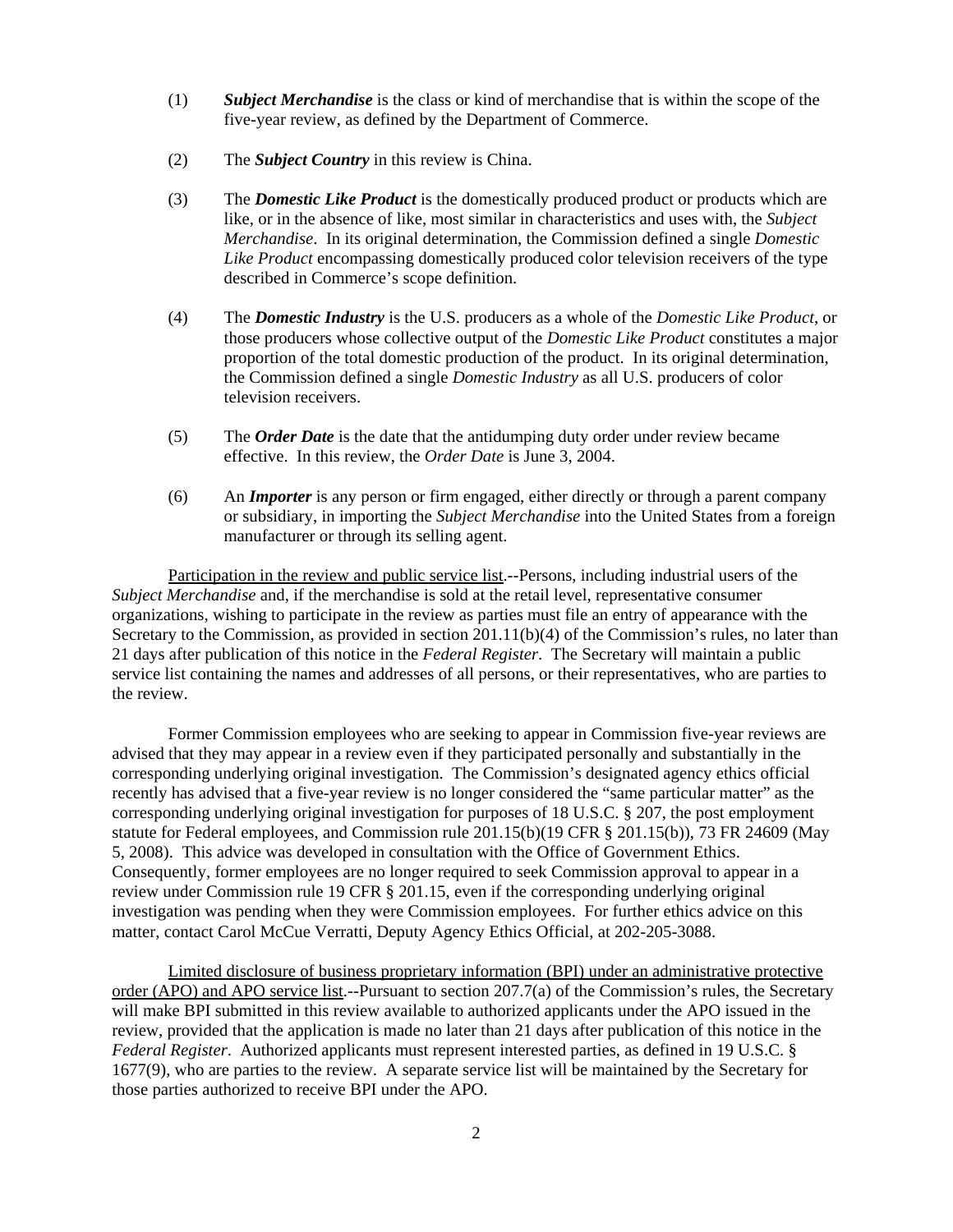Certification.--Pursuant to section 207.3 of the Commission's rules, any person submitting information to the Commission in connection with this review must certify that the information is accurate and complete to the best of the submitter's knowledge. In making the certification, the submitter will be deemed to consent, unless otherwise specified, for the Commission, its employees, and contract personnel to use the information provided in any other reviews or investigations of the same or comparable products which the Commission conducts under Title VII of the Act, or in internal audits and investigations relating to the programs and operations of the Commission pursuant to 5 U.S.C. Appendix 3.

Written submissions.--Pursuant to section 207.61 of the Commission's rules, each interested party response to this notice must provide the information specified below. The deadline for filing such responses is June 1, 2009. Pursuant to section 207.62(b) of the Commission's rules, eligible parties (as specified in Commission rule  $207.62(b)(1)$  may also file comments concerning the adequacy of responses to the notice of institution and whether the Commission should conduct an expedited or full review. The deadline for filing such comments is July 14, 2009. All written submissions must conform with the provisions of sections 201.8 and 207.3 of the Commission's rules and any submissions that contain BPI must also conform with the requirements of sections 201.6 and 207.7 of the Commission's rules. The Commission's rules do not authorize filing of submissions with the Secretary by facsimile or electronic means, except to the extent permitted by section 201.8 of the Commission's rules, as amended, 67 FR 68036 (November 8, 2002). Also, in accordance with sections 201.16(c) and 207.3 of the Commission's rules, each document filed by a party to the review must be served on all other parties to the review (as identified by either the public or APO service list as appropriate), and a certificate of service must accompany the document (if you are not a party to the review you do not need to serve your response).

Inability to provide requested information.--Pursuant to section 207.61(c) of the Commission's rules, any interested party that cannot furnish the information requested by this notice in the requested form and manner shall notify the Commission at the earliest possible time, provide a full explanation of why it cannot provide the requested information, and indicate alternative forms in which it can provide equivalent information. If an interested party does not provide this notification (or the Commission finds the explanation provided in the notification inadequate) and fails to provide a complete response to this notice, the Commission may take an adverse inference against the party pursuant to section 776(b) of the Act in making its determination in the review.

INFORMATION TO BE PROVIDED IN RESPONSE TO THIS NOTICE OF INSTITUTION: As used below, the term "firm" includes any related firms.

- (1) The name and address of your firm or entity (including World Wide Web address) and name, telephone number, fax number, and E-mail address of the certifying official.
- (2) A statement indicating whether your firm/entity is a U.S. producer of the *Domestic Like Product*, a U.S. union or worker group, a U.S. importer of the *Subject Merchandise*, a foreign producer or exporter of the *Subject Merchandise*, a U.S. or foreign trade or business association, or another interested party (including an explanation). If you are a union/worker group or trade/business association, identify the firms in which your workers are employed or which are members of your association.
- (3) A statement indicating whether your firm/entity is willing to participate in this review by providing information requested by the Commission.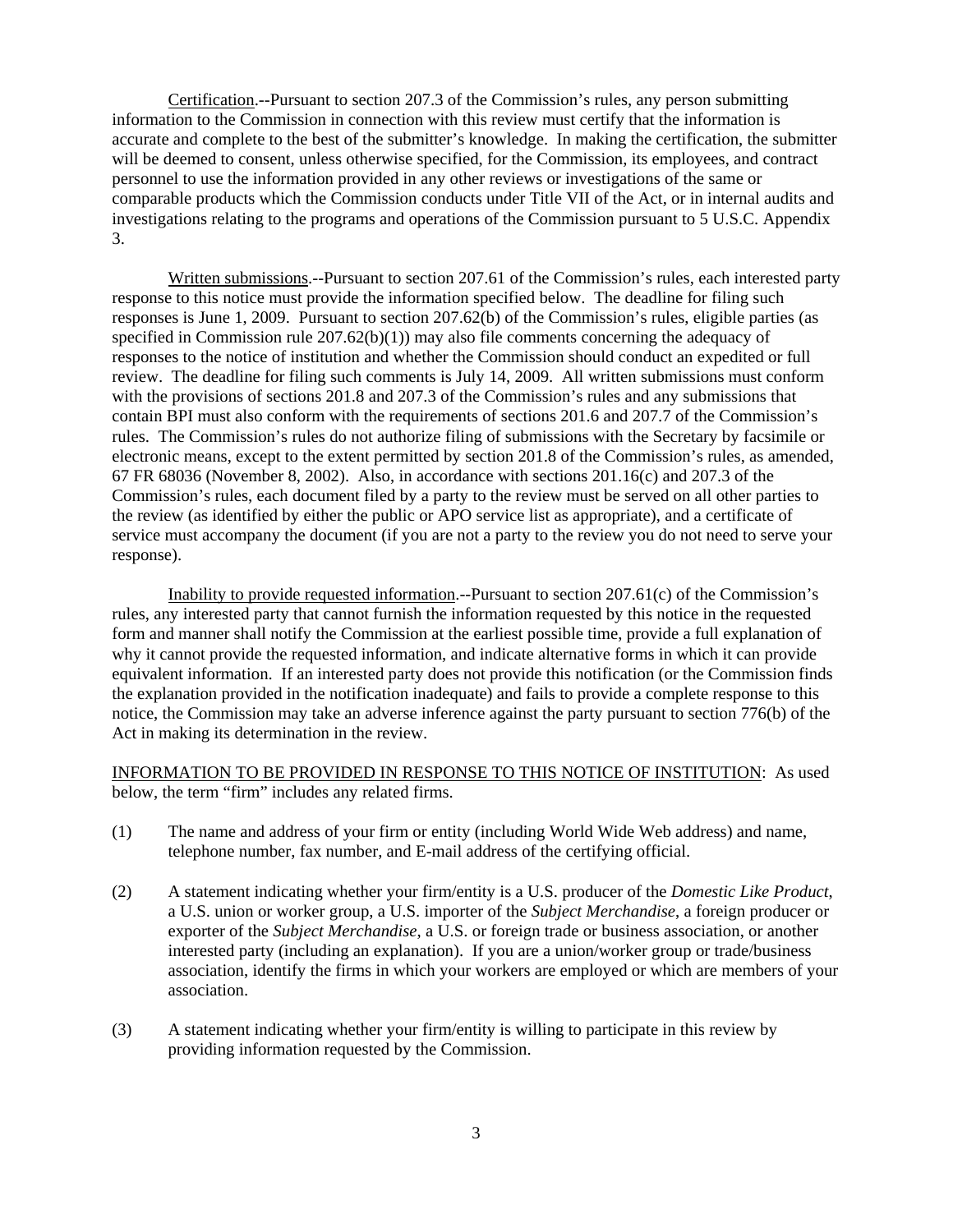- (4) A statement of the likely effects of the revocation of the antidumping duty order on the *Domestic Industry* in general and/or your firm/entity specifically. In your response, please discuss the various factors specified in section 752(a) of the Act (19 U.S.C. § 1675a(a)) including the likely volume of subject imports, likely price effects of subject imports, and likely impact of imports of *Subject Merchandise* on the *Domestic Industry*.
- (5) A list of all known and currently operating U.S. producers of the *Domestic Like Product*. Identify any known related parties and the nature of the relationship as defined in section  $771(4)(B)$  of the Act (19 U.S.C. § 1677(4)(B)).
- (6) A list of all known and currently operating U.S. importers of the *Subject Merchandise* and producers of the *Subject Merchandise* in the *Subject Country* that currently export or have exported *Subject Merchandise* to the United States or other countries since the *Order Date*.
- (7) A list of 3-5 leading purchasers in the U.S. market for the *Domestic Like Product* and the *Subject Merchandise* (including street address, World Wide Web address, and the name, telephone number, fax number, and E-mail address of a responsible official at each firm).
- (8) A list of known sources of information on national or regional prices for the *Domestic Like Product* or the *Subject Merchandise* in the U.S. or other markets.
- (9) If you are a U.S. producer of the *Domestic Like Product*, provide the following information on your firm's operations on that product during calendar year 2008, except as noted (report quantity data in units and value data in U.S. dollars, f.o.b. plant). If you are a union/worker group or trade/business association, provide the information, on an aggregate basis, for the firms in which your workers are employed/which are members of your association.
	- (a) Production (quantity) and, if known, an estimate of the percentage of total U.S. production of the *Domestic Like Product* accounted for by your firm's(s') production;
	- (b) Capacity (quantity) of your firm to produce the *Domestic Like Product* (i.e., the level of production that your establishment(s) could reasonably have expected to attain during the year, assuming normal operating conditions (using equipment and machinery in place and ready to operate), normal operating levels (hours per week/weeks per year), time for downtime, maintenance, repair, and cleanup, and a typical or representative product mix);
	- (c) the quantity and value of U.S. commercial shipments of the *Domestic Like Product* produced in your U.S. plant(s);
	- (d) the quantity and value of U.S. internal consumption/company transfers of the *Domestic Like Product* produced in your U.S. plant(s); and
	- (e) the value of (i) net sales, (ii) cost of goods sold (COGS), (iii) gross profit, (iv) selling, general and administrative (SG&A) expenses, and (v) operating income of the *Domestic Like Product* produced in your U.S. plant(s) (include both U.S. and export commercial sales, internal consumption, and company transfers) for your most recently completed fiscal year (identify the date on which your fiscal year ends).
- (10) If you are a U.S. importer or a trade/business association of U.S. importers of the *Subject Merchandise* from the *Subject Country*, provide the following information on your firm's(s') operations on that product during calendar year 2008 (report quantity data in units and value data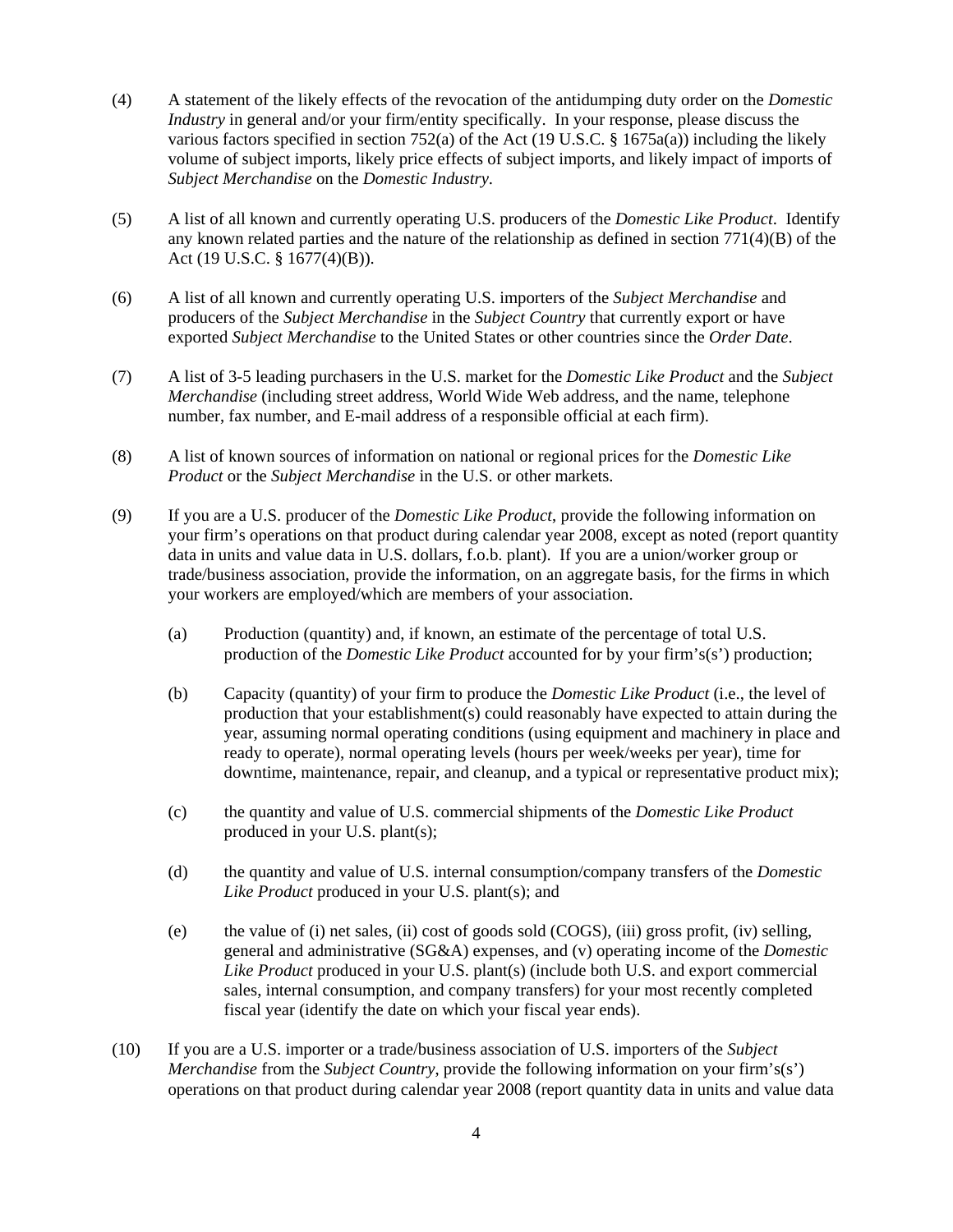in thousands of U.S. dollars). If you are a trade/business association, provide the information, on an aggregate basis, for the firms which are members of your association.

- (a) The quantity and value (landed, duty-paid but not including antidumping duties) of U.S. imports and, if known, an estimate of the percentage of total U.S. imports of *Subject Merchandise* from the *Subject Country* accounted for by your firm's(s') imports;
- (b) the quantity and value (f.o.b. U.S. port, including antidumping duties) of U.S. commercial shipments of *Subject Merchandise* imported from the *Subject Country*; and
- (c) the quantity and value (f.o.b. U.S. port, including antidumping duties) of U.S. internal consumption/company transfers of *Subject Merchandise* imported from the *Subject Country*.
- (11) If you are a producer, an exporter, or a trade/business association of producers or exporters of the *Subject Merchandise* in the *Subject Country*, provide the following information on your firm's(s') operations on that product during calendar year 2008 (report quantity data in units and value data in U.S. dollars, landed and duty-paid at the U.S. port but not including antidumping duties). If you are a trade/business association, provide the information, on an aggregate basis, for the firms which are members of your association.
	- (a) Production (quantity) and, if known, an estimate of the percentage of total production of *Subject Merchandise* in the *Subject Country* accounted for by your firm's(s') production;
	- (b) Capacity (quantity) of your firm to produce the *Subject Merchandise* in the *Subject Country* (i.e., the level of production that your establishment(s) could reasonably have expected to attain during the year, assuming normal operating conditions (using equipment and machinery in place and ready to operate), normal operating levels (hours per week/weeks per year), time for downtime, maintenance, repair, and cleanup, and a typical or representative product mix); and
	- (c) the quantity and value of your firm's(s') exports to the United States of *Subject Merchandise* and, if known, an estimate of the percentage of total exports to the United States of *Subject Merchandise* from the *Subject Country* accounted for by your firm's(s') exports.
- (12) Identify significant changes, if any, in the supply and demand conditions or business cycle for the *Domestic Like Product* that have occurred in the United States or in the market for the *Subject Merchandise* in the *Subject Country* since the *Order Date*, and significant changes, if any, that are likely to occur within a reasonably foreseeable time. Supply conditions to consider include technology; production methods; development efforts; ability to increase production (including the shift of production facilities used for other products and the use, cost, or availability of major inputs into production); and factors related to the ability to shift supply among different national markets (including barriers to importation in foreign markets or changes in market demand abroad). Demand conditions to consider include end uses and applications; the existence and availability of substitute products; and the level of competition among the *Domestic Like Product* produced in the United States, *Subject Merchandise* produced in the *Subject Country*, and such merchandise from other countries.